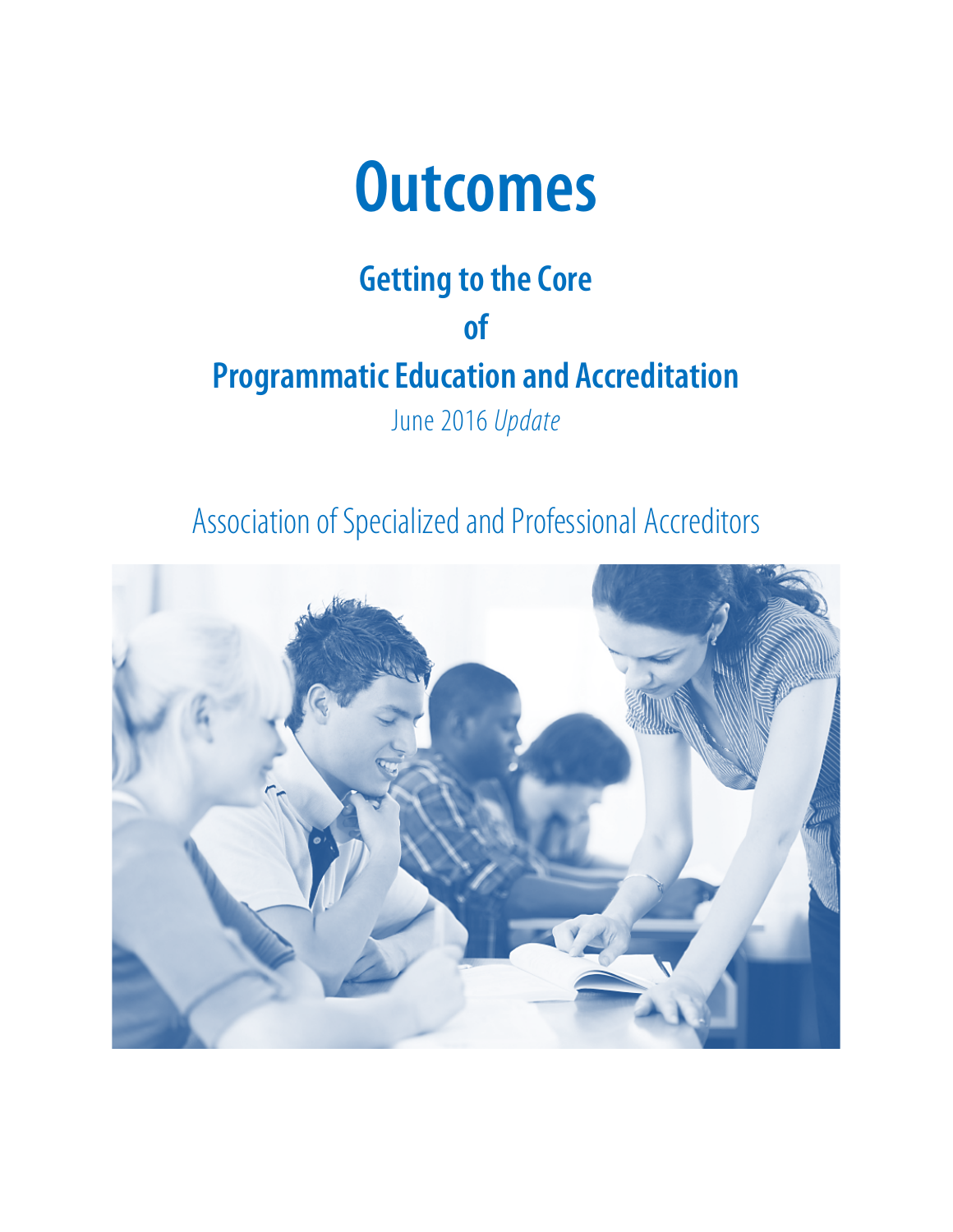#### **Subgroup of the ASPA Good Practice Task Force**

- Crystal Calarusse, Chief Accreditation Officer, Commission on Peer Review and Accreditation, Network of Schools of Public Policy, Affairs and Administration
- Eric Brichto, Director and Counsel, Accreditation Operations, Commission on Accreditation of Healthcare Management Education
- Jo Ann R. Coe Regan, Vice President of Education, Council on Social Work Education
- Joseph Vibert, Executive Director, Association of Specialized and Professional Accreditors

#### **ASPA Member Accreditors**

- AACSB International
- ABET
- Accreditation Commission for Acupuncture and Oriental Medicine
- Accreditation Commission for Audiology Education
- Accreditation Commission for Education in Nursing
- Accreditation Commission for Midwifery Education
- Accreditation Council for Education in Nutrition and Dietetics
- Accreditation Council for Genetic Counseling
- Accreditation Council for Occupational Therapy Education
- Accreditation Council for Pharmacy Education
- Accreditation Council on Optometric Education
- Accreditation Review Commission on Education for the Physician Assistant
- Accrediting Bureau of Health Education Schools
- American Board for Accreditation in Psychoanalysis
- American Board of Funeral Service Education
- American Council for Construction Education
- Accreditation Commission for Homeopathic Education in North America
- American Library Association Committee on Accreditation
- American Society of Health-System Pharmacists
- American Veterinary Medicine Association Council on Education
- Association of Advanced Rabbinical and Talmudic Schools
- Association of Technology, Management, and Applied Engineering
- Commission on Accreditation for Health Informatics and Information Management Education
- Commission on Accreditation for Marriage and Family Therapy Education
- Commission on Accreditation for Respiratory Care
- Commission on Accreditation in Physical Therapy Education
- Commission on Accreditation of Allied Health Education Programs
- Commission on Accreditation of Athletic Training Education
- Commission on Accreditation of Healthcare Management Education

#### [aspa@aspa-usa.org;](mailto:aspa@aspa-usa.org) [www.aspa-usa.org](http://www.aspa-usa.org/) © 2016 All rights reserved

- Commission on Accreditation of the American Psychological Association
- Commission on Collegiate Nursing Education
- Commission on Dental Accreditation
- Commission on English Language Program Accreditation
- Commission on Osteopathic College Accreditation
- Commission on Peer Review and Accreditation, Network of Schools of Public Policy, Affairs and Administration
- Council for Accreditation of Counseling and Related Educational Programs
- Council for the Accreditation of Educator Preparation
- Council on Academic Accreditation in Audiology and Speech-Language Pathology
- Council on Accreditation of Nurse Anesthesia Educational Programs
- Council on Chiropractic Education
- Council on Education for Public Health
- Council on Naturopathic Medical Education
- Council on Rehabilitation Education
- Council on Social Work Education
- Council on Podiatric Medical Education
- Forensic Science Education Programs Accreditation Commission
- Joint Review Committee on Educational Programs in Nuclear Medicine Technology
- Landscape Architectural Accreditation Board
- Liaison Committee on Medical Education
- Midwifery Education Accreditation Council
- Montessori Accreditation Council for Teacher Education
- National Accrediting Agency for Clinical Laboratory Sciences
- National Architectural Accrediting Board
- National Association for the Education of Young Children
- National Association of Schools of Dance
- National Association of Schools of Theatre
- National Association of Schools of Art and Design
- National Association of Schools of Music
- Planning Accreditation Board
- Project Management Institute Global Accreditation Center for Project Management Education Programs

# **Acknowledgements**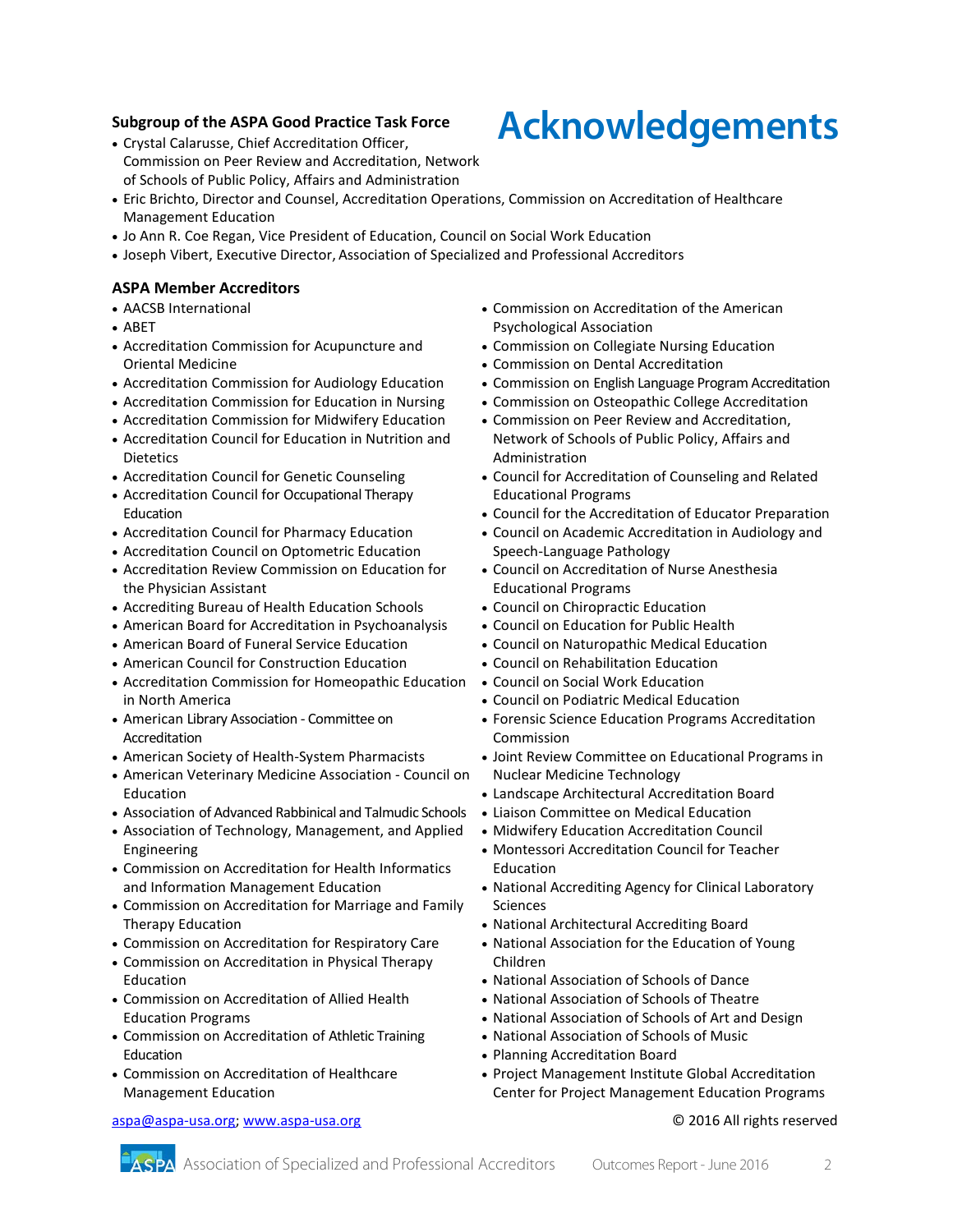## **Specialized and professional accreditors Report at a glance**

are uniquely positioned in the discussion about accountability and outcomes in higher education. At the core of programmatic education and quality assurance through accreditation is the expectation that students attain the competencies essential for safe and effective practice in their chosen profession.

In a study conducted by the Association of Specialized and Professional Accreditors (ASPA), 100% of its programmatic accreditor members provided information on their practices in outcomes assessment. All 60 ASPA members require program assessment of outcomes but the approaches vary based on the nature of the profession, licensure or certification requirements and related public or regulatory pressures. Some accreditors require very specific indicators or thresholds, others employ a more diversified or nuanced methodology, and many fall somewhere in the middle or take a blended approach. The outcomes reported were grouped into three categories: competency assessment, bright line quantitative indicators established by the

ASPA is a member organization that provides a collaborative forum and a collective voice for U.S. based accreditors engaged in quality assurance of specialized and professional (or programmatic) higher education programs, schools and in some cases single purpose institutions. ASPA has 60 member accreditors, 30 of which are recognized by the U.S. Secretary of Education and more than two thirds accredit programs in health fields.

accrediting agency, and indicators determined by the educational programs. All (100%) of agencies provided evidence of outcomes assessment with some using multiple categories of indicators.

**Competency assessment** includes measurement of student learning outcomes or competency attainment. Accreditors may identify core or specific competencies that students must achieve, or alternately require individual programs to develop their own competencies and demonstrate student performance. Competencies include the knowledge, skills, and values/attitudes/professional disposition necessary for safe and effective practice of a profession. Requirements for competency assessment were reported by 93% of members.

### Approximately 52% of ASPA members have **bright line outcomes requirements** –

indicators involving quantitative thresholds that typically relate to graduation or retention rates, placement rates for employment or internships, or licensure exam pass rates for professions with such requirements for entry-to-practice. Agencies that specify bright line requirements tend to use them in more than one category.

**Program-determined indicators** were used to assess outcomes by 82% of members.

These indicators are typically based on the program mission and context within a framework established by the accreditor. Some agencies allow for broad discretion as it relates to program indicators, while other agencies prescribe specific areas that must be addressed, similar to bright line indicators such as graduation, placement, and licensure rates. Also included are broader inquiries like student or alumni satisfaction measures, and alumni performance or employer feedback.

Stakeholders can be assured that specialized and professional accreditors are holding programs accountable for outcomes that result in competent practitioners in the profession or field of study.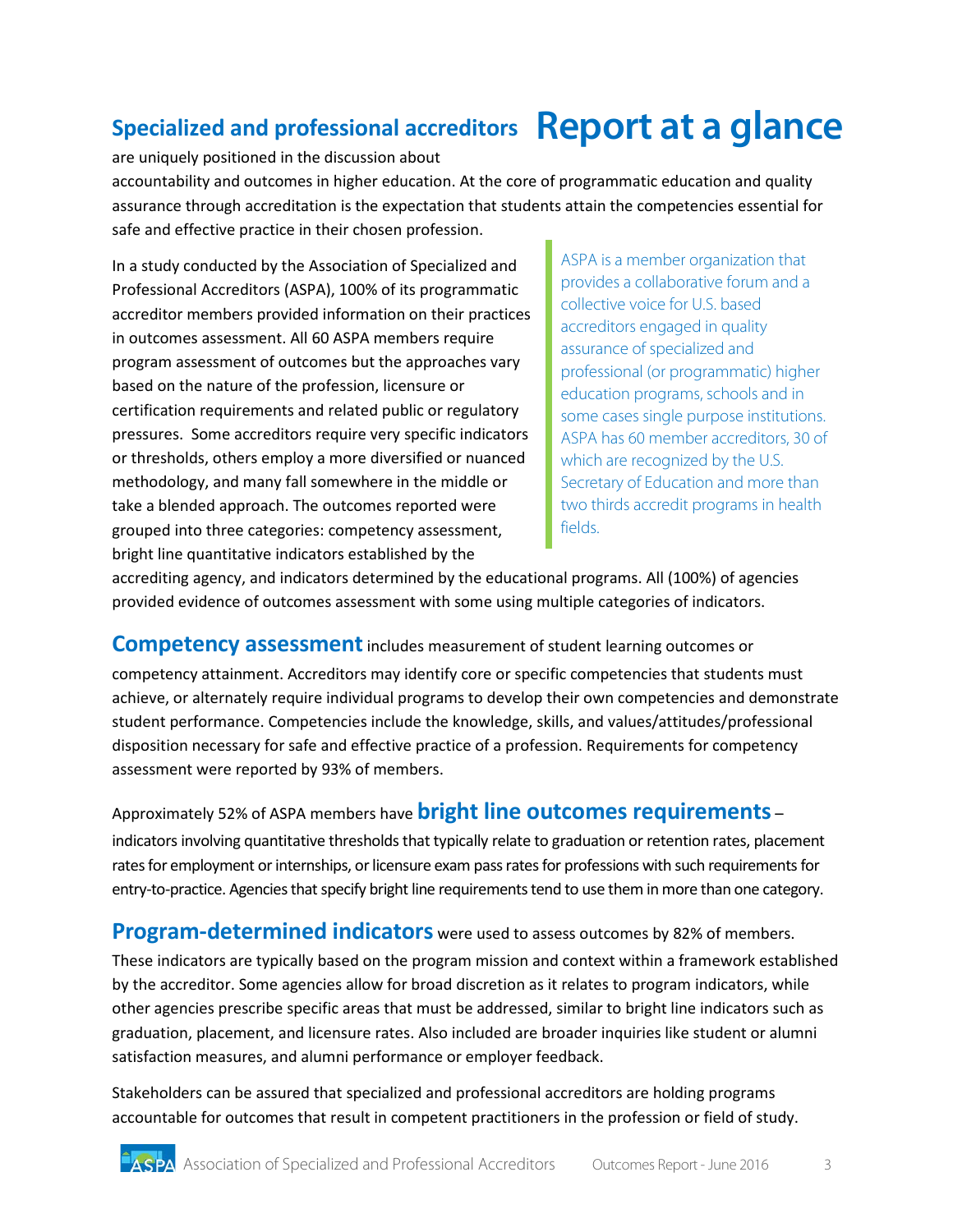#### **Introduction**

Over the past decade the public and policymakers have called for increased accountability in higher education that has resulted in additional emphasis on the assessment of student achievement and program effectiveness outcomes. Specialized<sup>[1](#page-3-0)</sup> and professional accreditors are uniquely positioned in the outcomes discussion as they focus on educational standards that protect the public interest by producing safe and competent practitioners in the students' chosen professions or fields of study. This report provides an analysis of the state of current outcomes assessment practices of programmatic accreditors.

During the latter half of 2015, ASPA made a broad request to its membership forsamples of policies and standards that relate to accreditor requirements for student learning assessment and program outcome assessment, examples of indicators used to assess compliance with standards and policies, and an indication of benchmarks used in either of those areas. A report was published in January 2016 with information from 46 agencies. Subsequently, the remaining 14 members were canvassed for data to add to the depth of this report.

#### **Findings**

All (100%) of ASPA member accreditors provided evidence ofrequirements related to outcomes assessment as an important component of the quality assurance process. There is a notable diversity of approaches used for

the assessment of outcomes. The nature of the profession and its labor market, the existence of licensure or certification requirements, and public or regulatory pressures all appear to influence the accreditor's choice of indicators. Some require specific outcomes indicators or thresholds for all programs, while others employ a more diversified or

All ASPA member accreditors have requirements for outcomes assessment.

nuanced methodology. Many fall somewhere in the middle of this spectrum or take a blended approach.

#### *Analytical Method*

Each accreditor's outcomes requirements were categorized into three groups:

- **Competency Assessment**  Responses that specifically mentioned the measurement of student learning outcomes or competency attainment. Accreditors may identify core or specific competencies that students must achieve, or alternately require individual programs to develop their own competencies within a framework defined by the accreditor and demonstrate student performance. Competency assessment indicators are required by accreditors in both regulated and unregulated professions. The development of a set of competencies in a profession clearly informs the public about what a professional in that discipline would be expected to know and safely and effectively do.
- **Bright line indicators established by the accrediting agency** Responses that indicated a specific quantitative threshold regarding an outcome, established by the accrediting agency. These thresholds typically relate to graduation or retention rates, placement rates for employment or internships, or licensure exam pass rates for professions with such requirements for entry-to-practice. For example, several health and other regulated professions require passing a national or state examination as a pre-requisite for licensure.

<span id="page-3-0"></span> $1$  The terms "specialized", "professional" and "programmatic" are used synonymously in this report.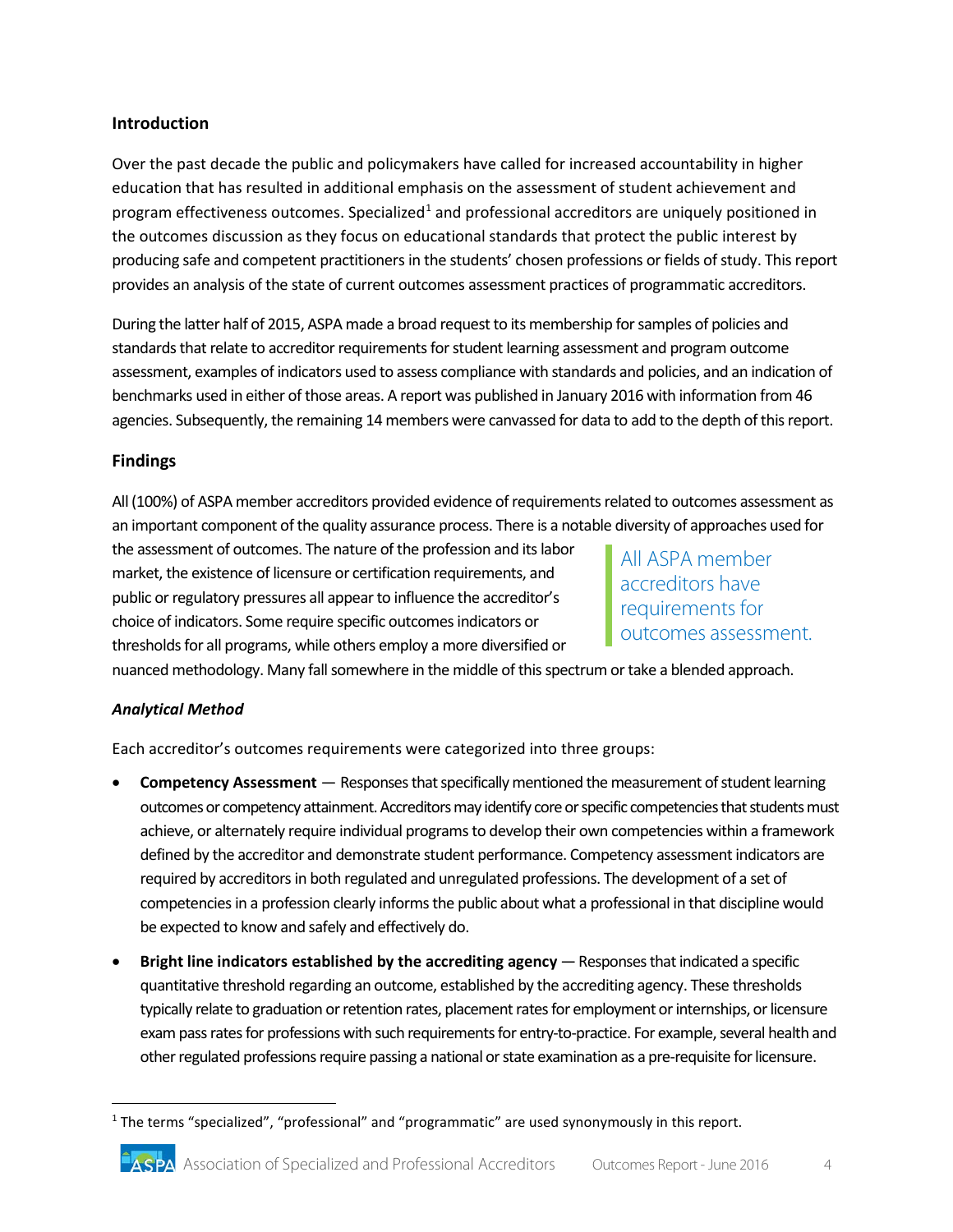• **Program-determined indicators** — Responses that described how the programs or schools are responsible for identifying their own outcomes (typically based on the program mission and context) within a framework established by the accrediting agency. Some agencies allow for broad discretion as it relates to program goals. Other agencies prescribe specific areas that must be attended to, similar to bright line indicators such as graduation, placement, and licensure rates. Also included are broader inquiries such as student or alumni satisfaction measures, and alumni performance or employer feedback.[2](#page-4-0) This approach is often used by accreditors of programs for professions that do not have nationally established requirements for entry-to-practice and when diversity exists across states in both practice and regulatory requirements. Assessment of outcomes varies in relation to the nature and specific needs of the profession.

#### *Outcomes Requirements Overview*

The following sections of this report provide further breakdowns of the outcomes categorizations with graphical representations.

While all ASPA members have requirements related to outcomes assessment, how accreditors implement their unique approach to quality assessment varies. On the whole, agencies use a blended approach of bright line outcomes requirements, program-determined outcomes, and competency assessment.



The first illustration depicts the broad outcomes requirement categorizations:

<span id="page-4-0"></span><sup>&</sup>lt;sup>2</sup> Faculty scholarship was an important outcome for some accreditors, while others used it as a measure of faculty qualification. Given the divergent perspectives and a low number of responses in this category, this indicator was not included in the analysis.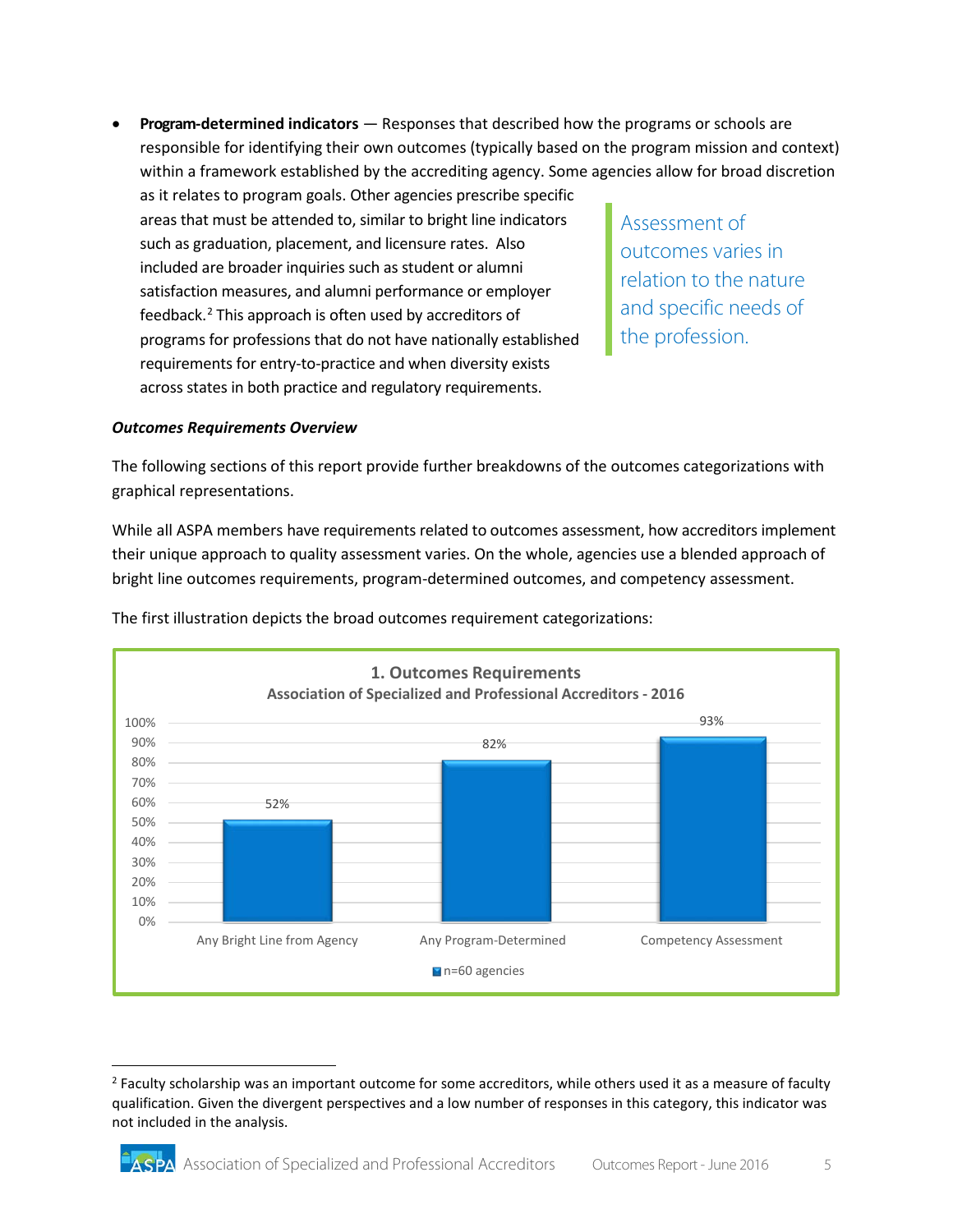#### *Bright Line Outcomes Requirements*

Approximately 52% of ASPA members have bright line outcomes requirements. Most programmatic accreditors that use bright line indicators tend to use them in more than one category: 39% of agencies use bright line indicators in 2 categories and 35% of agencies use indicators in all 3 categories.



#### *Program-Determined Outcomes Requirements*

ASPA members that use program-determined outcomes (82%) exhibited a greater diversity in approaches. Some agencies articulated a broad approach, without specifying required subcomponents (such as placement, alumni satisfaction, etc.). Others specified areas where programs must assess outcomes, sometimes within a broad approach and sometimes not.

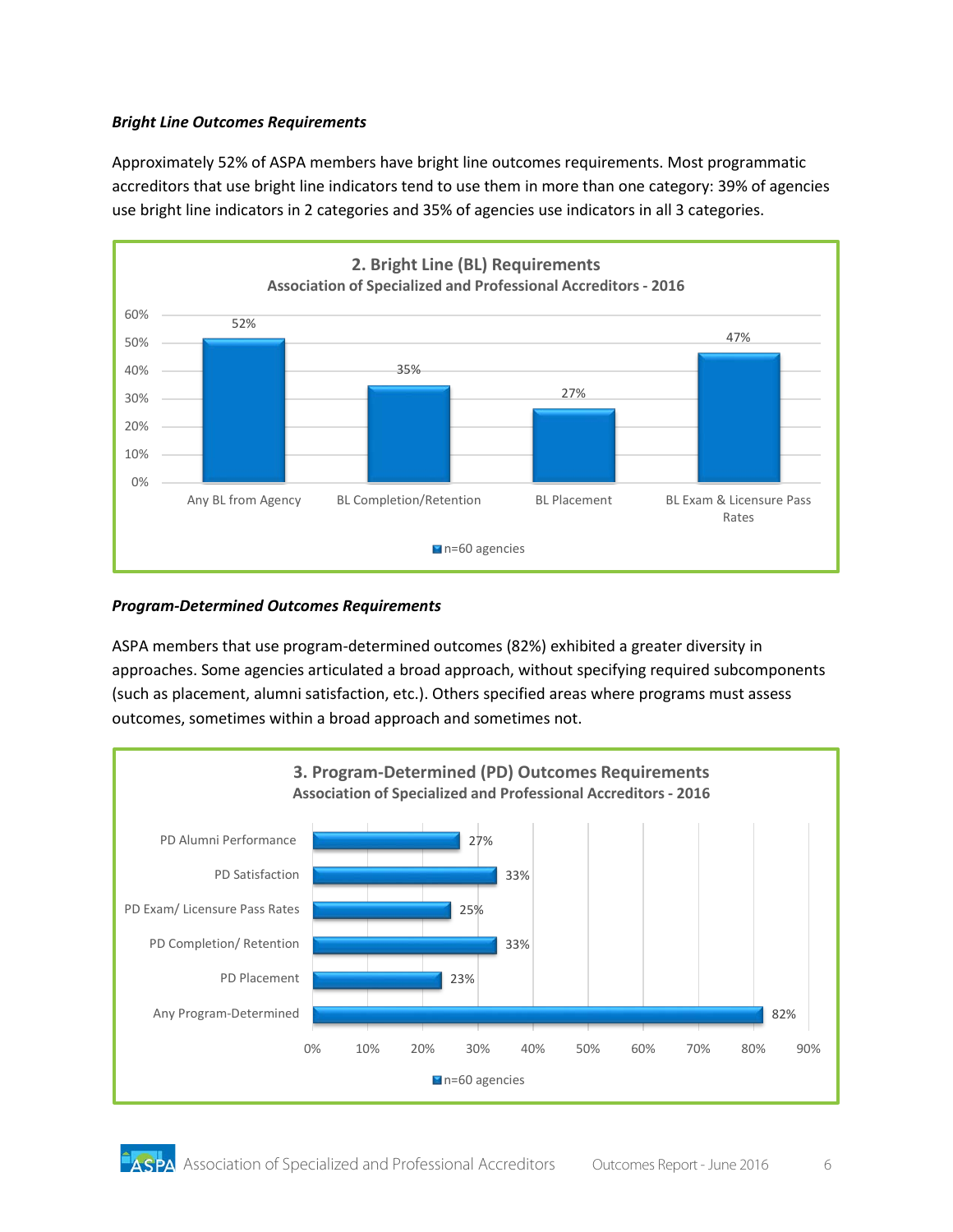#### *Outcomes Requirements by Type of Indicator*

Regardless of whether the requirements are based on bright lines or are program-determined, ASPA members are most focused on competency assessment (93%), exam/licensure pass rates (72%), and completion/retention (68%).



#### *Recognition Status and Outcomes Requirements*

Most ASPA member accreditors are reviewed against established standards set by an external entity in order to be "recognized". Of the total members, 60% are recognized by the Council for Higher Education Accreditation (CHEA) - voluntary non-federal recognition. Fifty percent of members are recognized by the U.S. Secretary of Education (ED) – recognition of accreditors required for accredited programs and institutions to participate in student aid and other federal programs. Approximately 22% of ASPA members are recognized by both CHEA and ED.<sup>[3](#page-6-0)</sup>

Accreditors that are recognized by both ED and CHEA have the most participation across each outcomes category. Undergoing recognition by multiple regulatory enterprises appears to have some bearing on the quantity of measures and the diversity of approaches within a single accrediting agency. It is unclear if the requirements of the recognition bodies motivated the spread of choices, or if accreditors have responded to exogenous factors within their professions and labor markets, or some combination thereof.

Overall, ED-recognized accreditors especially had a strong emphasis on student competency assessment. Both the ED and CHEA have requirements for accreditors to address "student achievement" – student competency attainment is one of several student achievement indicators.

<span id="page-6-0"></span><sup>&</sup>lt;sup>3</sup> Accreditors not recognized by either ED or CHEA were excluded from this portion of the analysis due to small sample size (7 agencies). Recognition status was verified on the ED and CHEA websites.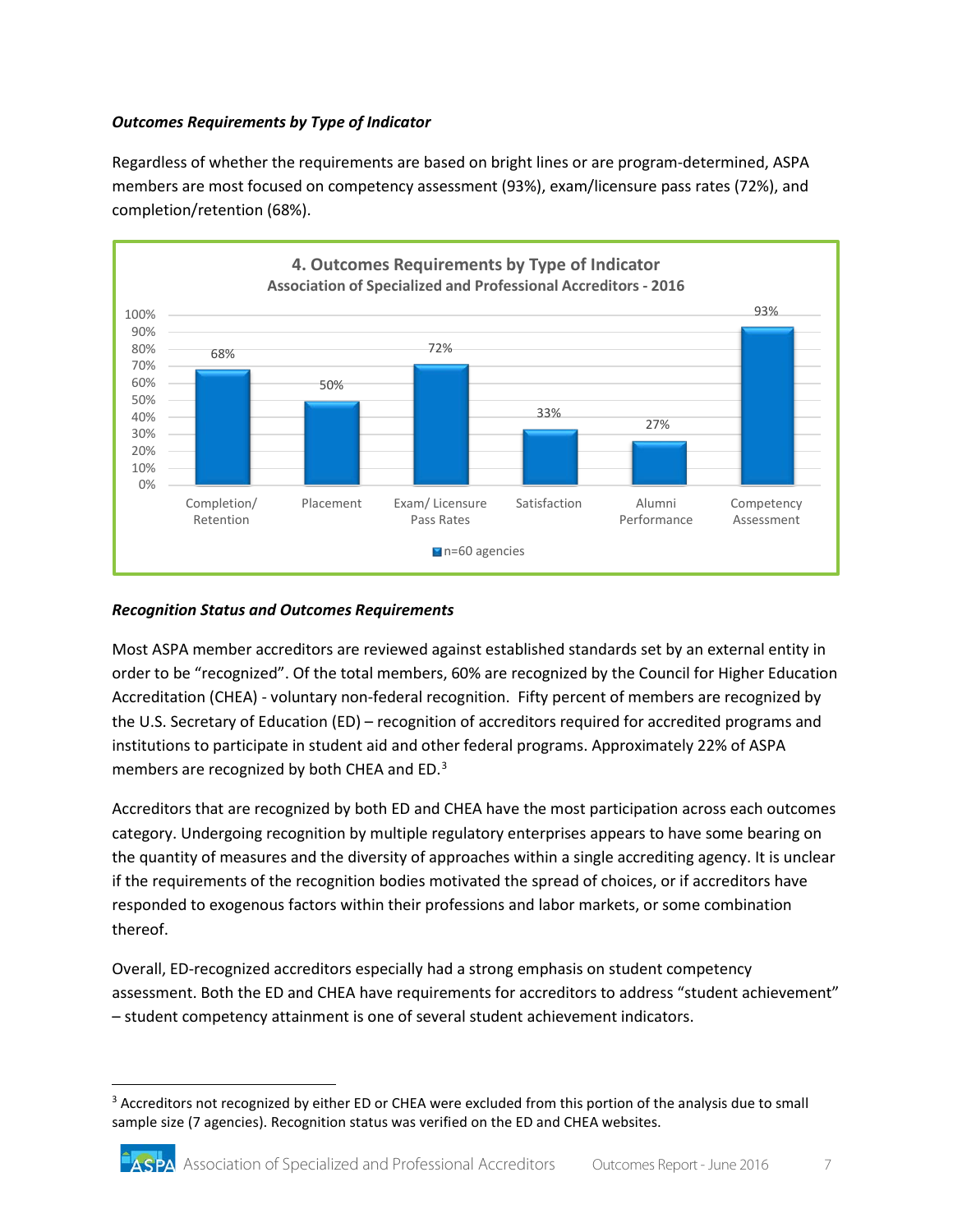

Bright line outcomes indicators are more prevalent among accreditors recognized by both ED and CHEA, across all categories analyzed. ED-recognized agencies tend more towards requiring bright line indicators on the whole, while CHEA-recognized agencies look at program-determined outcomes at higher rates. In some of the program-determined subcategories, CHEA-recognized accreditors have more requirements than ED-recognized accreditors, especially in areas used as bright lines among EDrecognized accreditors (program completion, job placement/employment), but also in satisfaction.

While the existence of variation among program requirements is evident, the analysis does not provide an indication for the cause of these differences. It may be that the ED regulations foster greater use of certain outcomes requirements than the CHEA criteria. However, it may also be the case that agencies that are eligible for ED recognition (having a federal link) also tend to accredit educational programs for professions with characteristics that lend themselves to greater adoption of quantitative indicators.

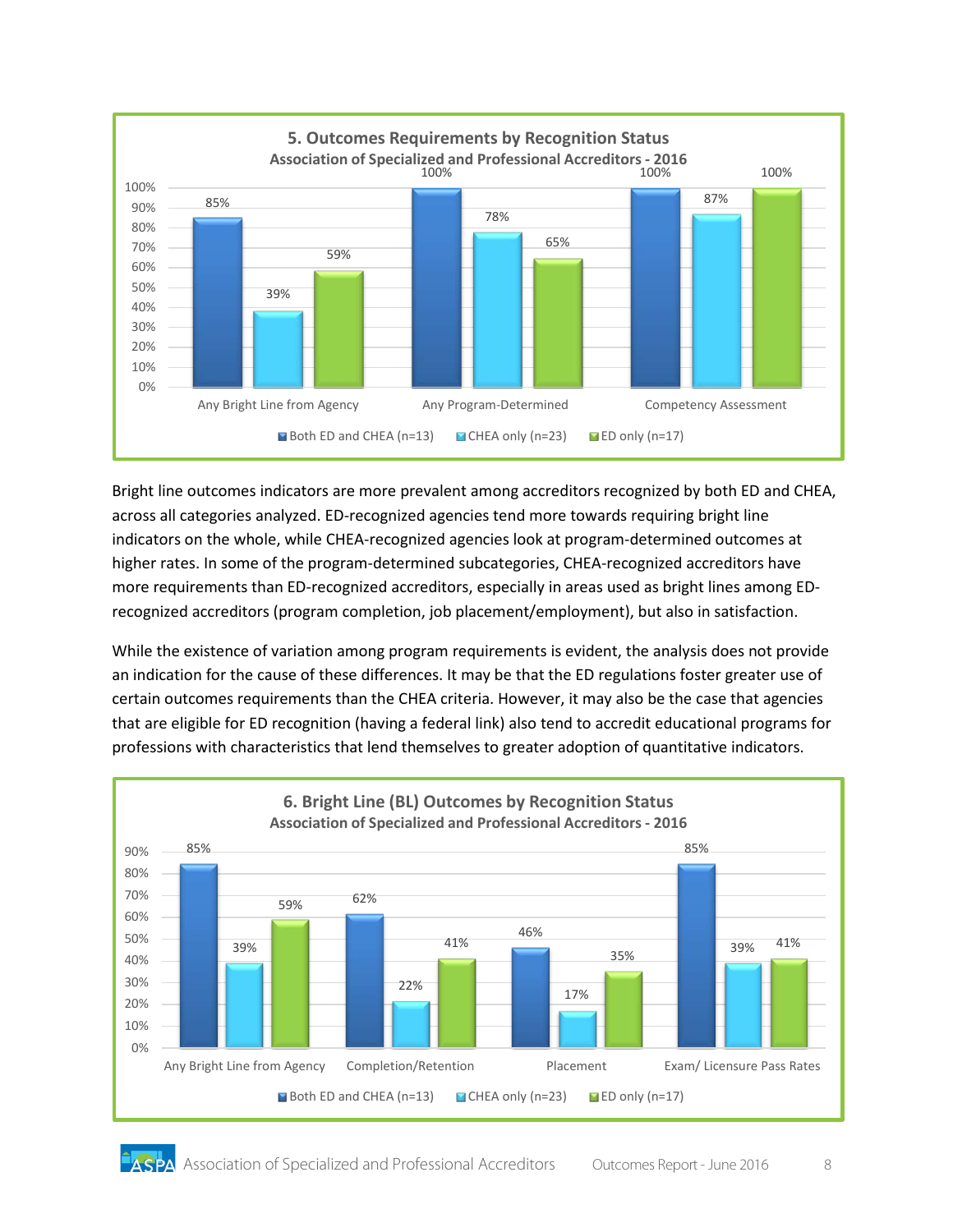

#### *Licensure and Certification Exams as Measures of Quality*

Many professions with programmatic accreditation use certification or licensure as a requirement for entry-to-practice or as a supplemental measure of graduate quality. Although approximately 72% of ASPA members have certification or licensure requirements in their professions, only 47% require programs to use these indicators in their assessments. Clearly, some accreditors find value in connecting certifications with assessment of academic programs, while others do not. Interestingly, all accrediting agencies in fields without external exams or licensing have a focus on student competency assessment in their accreditation standards. It appears that the majority of accreditors look at student competency, but the approaches vary, depending on the existence of external competency measures (professional exams and licensing requirements), and the accreditor's perception of the utility of those measures.

#### *Practices in Competency Assessment*

Accreditors or programs identify core competencies<sup>4</sup> that students must demonstrate to successfully complete educational programs. The development and identification of competencies for any given profession are determined and guided by the accreditor, practitioners, employers and industry, educators, professional associations, and other stakeholders. Once competencies are defined by the profession, accreditors focus on assessment methods that enable faculty and other stakeholders to judge that the student has reached a level of performance that qualifies as competent to enter the profession. Competencies are the knowledge, skills, and abilities/attitudes necessary for safe and effective practice. These include critical thinking skills and the ability to grow, to adapt, and to create knowledge that is essential for the evolution of professional practice in response to a changing environment. Peer review is an essential element in judging such outcomes.

<span id="page-8-0"></span><sup>4</sup> The terms "competency" and "competencies" used throughout this report refer to the knowledge, skills and abilities that students achieve to qualify to enter a profession. These are distinguished from "competency-based education" (CBE), an alternative to the credit hour-based system. In CBE, student proficiency is measured through assessments or credit for prior learning, rather than time spent in the classroom.